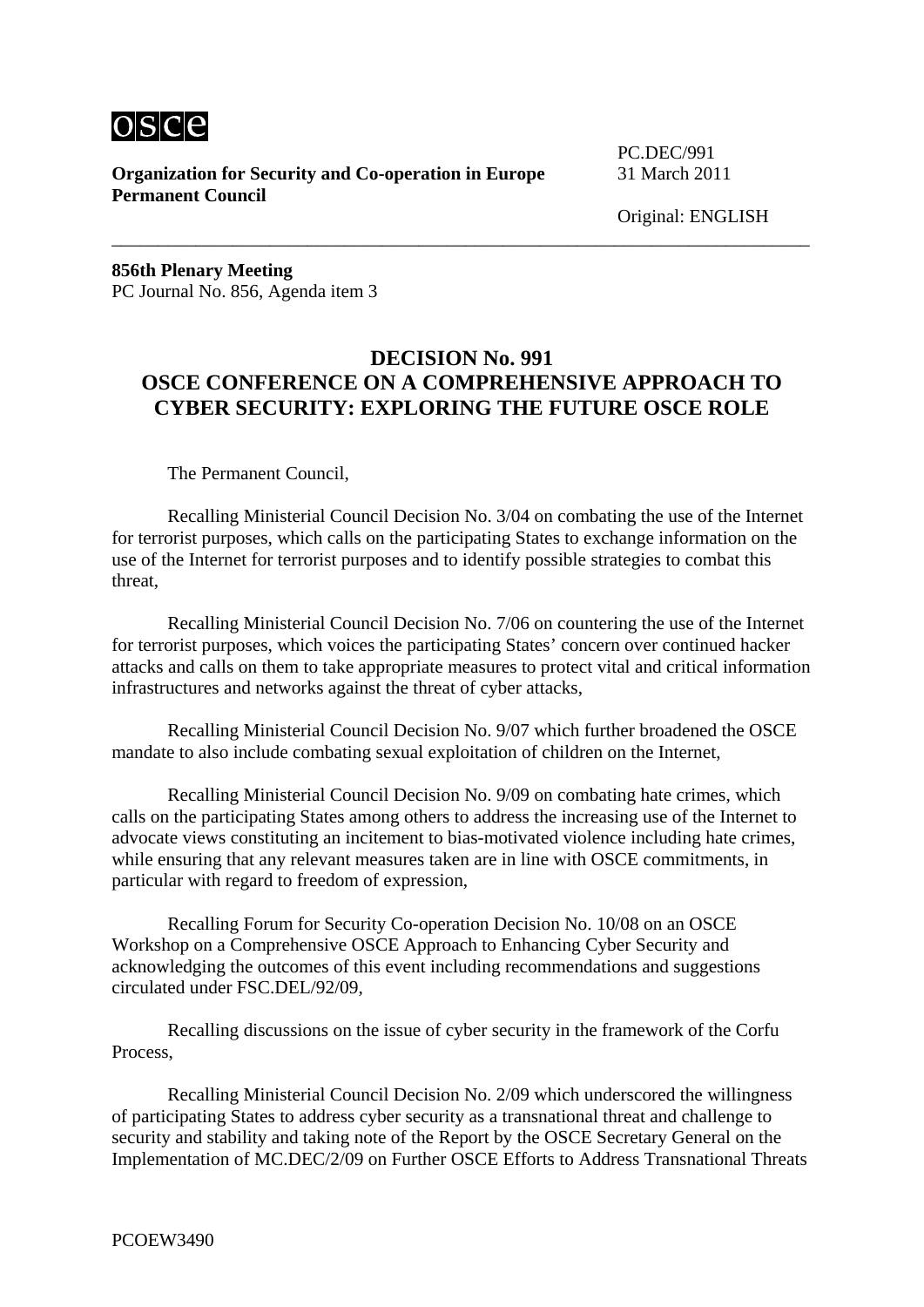and Challenges to Security (SEC.GAL/107/10) which showcased options for a more active role of the Organization in comprehensively enhancing cyber security,

 Recalling presentations and discussions at the 45th joint FSC-PC session on 2 June 2010, which considered, *inter alia*, the potential role of the OSCE as a platform for exchanging national views on norms pertaining to the behaviour of States in cyberspace,

 Taking account of efforts, initiatives and instruments by other regional and international entities active in areas related to cyber security – in particular at the United Nations level – and wishing to complement, promote and enhance existing efforts, as appropriate, while avoiding unnecessary duplication,

 Having regard to continuing interest by the United Nations, notably in a report in 2010 on Developments in the Field of Information and Telecommunications in the Context of International Security (A/65/201) by a Group of Government Experts established pursuant to paragraph 4 of General Assembly resolution 60/45,

 Recognizing that threats emanating from cyberspace and measures to enhance cyber security are among the pressing security concerns of participating States,

 Noting with concern that threats emanating from cyberspace are constantly evolving and rapidly increasing,

 Recognizing that in order to remain relevant to the needs and interests of the participating States, OSCE activities that tackle threats emanating from cyberspace need to evolve in line with the threat and noting pertinent OSCE-wide, regional and national awareness raising and capacity-building activities organized by a number of OSCE structures,

 Recognizing that interrelationships among the various aspects of contemporary threats emanating from cyberspace require a comprehensive approach to cyber security,

 Reaffirming that respect for human rights and fundamental freedoms, democracy and the rule of law is at the core of the OSCE's comprehensive concept of security, and that efforts to enhance cyber security shall fully respect fundamental freedoms such as freedom of opinion and freedom of expression, including the freedom to seek, receive and impart information, which are vital to democracy and in fact are strengthened by the Internet and the rule of law,

 Reaffirming that the OSCE can act as a platform for co-operative security dialogue among participating States as well as regional and international entities active in the thematic area, including exchange of views on norms and behaviour of States,

 Tasks the Secretary General to organize an OSCE Conference on a Comprehensive Approach to Cyber Security: Exploring the Future OSCE Role, to be held on 9 and 10 May 2011, in Vienna, with the participation of relevant international entities and private sector representatives, and in line with the outline description annexed to this decision;

 Invites the participating States to consider providing extrabudgetary contributions for the above-mentioned event.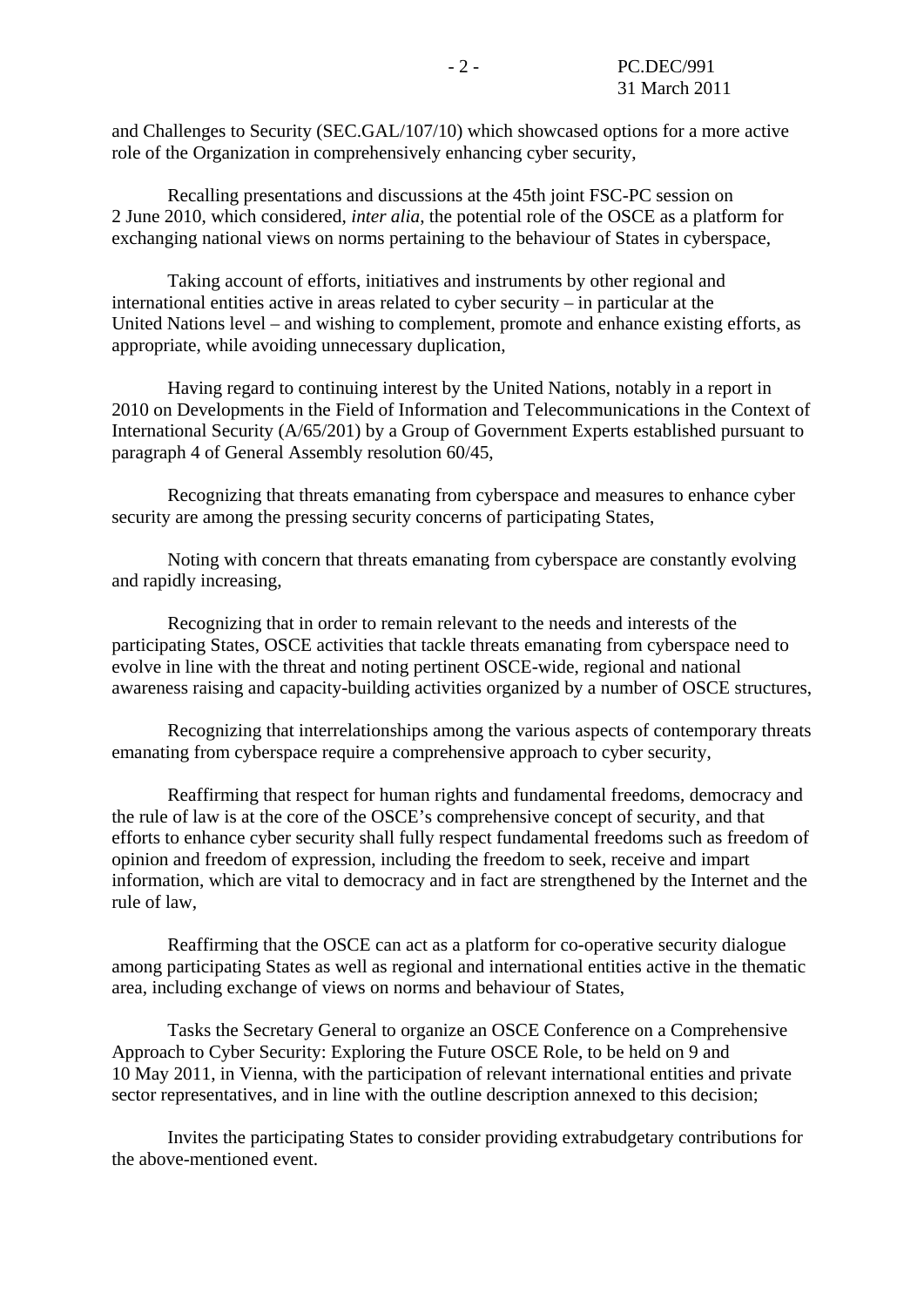PC.DEC/991 31 March 2011 Annex

## **OSCE CONFERENCE ON A COMPREHENSIVE APPROACH TO CYBER SECURITY: EXPLORING THE FUTURE OSCE ROLE**

Vienna, 9 and 10 May 2011

 The OSCE Conference on a Comprehensive Approach to Cyber Security: Exploring the Future OSCE Role, will study the potential way forward in this thematic area.

The event will be conducted in two parts:

 Part 1 of the conference will showcase and raise awareness of various threats to cyber security related to (a) the politico-military domain, including critical infrastructures and the nature and possible extent of norms of behaviour in cyberspace; and (b) cybercrime and terrorist use of the Internet, highlighting potential countermeasures, lessons learned and national best practices, also with regard to investigation and prosecution, the development of public-private partnerships and effective involvement of civil society.

 Part 2 of the event will then focus on potential responses to cyber threats and consideration for developing norms of State behaviour that can contribute to cyber security as well as measures that can reduce misperception and risk, including confidence-building, relevant human rights considerations, stability and risk-reduction measures, information exchanges, for example on pertinent legal frameworks, and will, in particular, highlight developments and initiatives at the global and regional level, especially the roles of other regional organizations in this area.

 The closing session will look forward to the potential future role of the OSCE and, specifically, whether and how initiatives on the global and regional level might be further enhanced by the OSCE, including through capacity-building measures, and which potential gaps OSCE initiatives might fill, also in light of recommendations made by the pertinent United Nations Group of Governmental Experts<sup>1</sup>.

Overall, the conference will be conducted with a view to:

1

– Highlighting the impact on security in the OSCE region of various forms and techniques of misusing cyberspace, the different perpetrators and targets, and relevant countermeasures and responses in particular from international and regional organizations;

<sup>1</sup> Report of the Group of Governmental Experts on Developments in the Field of Information and Telecommunications in the Context of International Security (A/65/201).